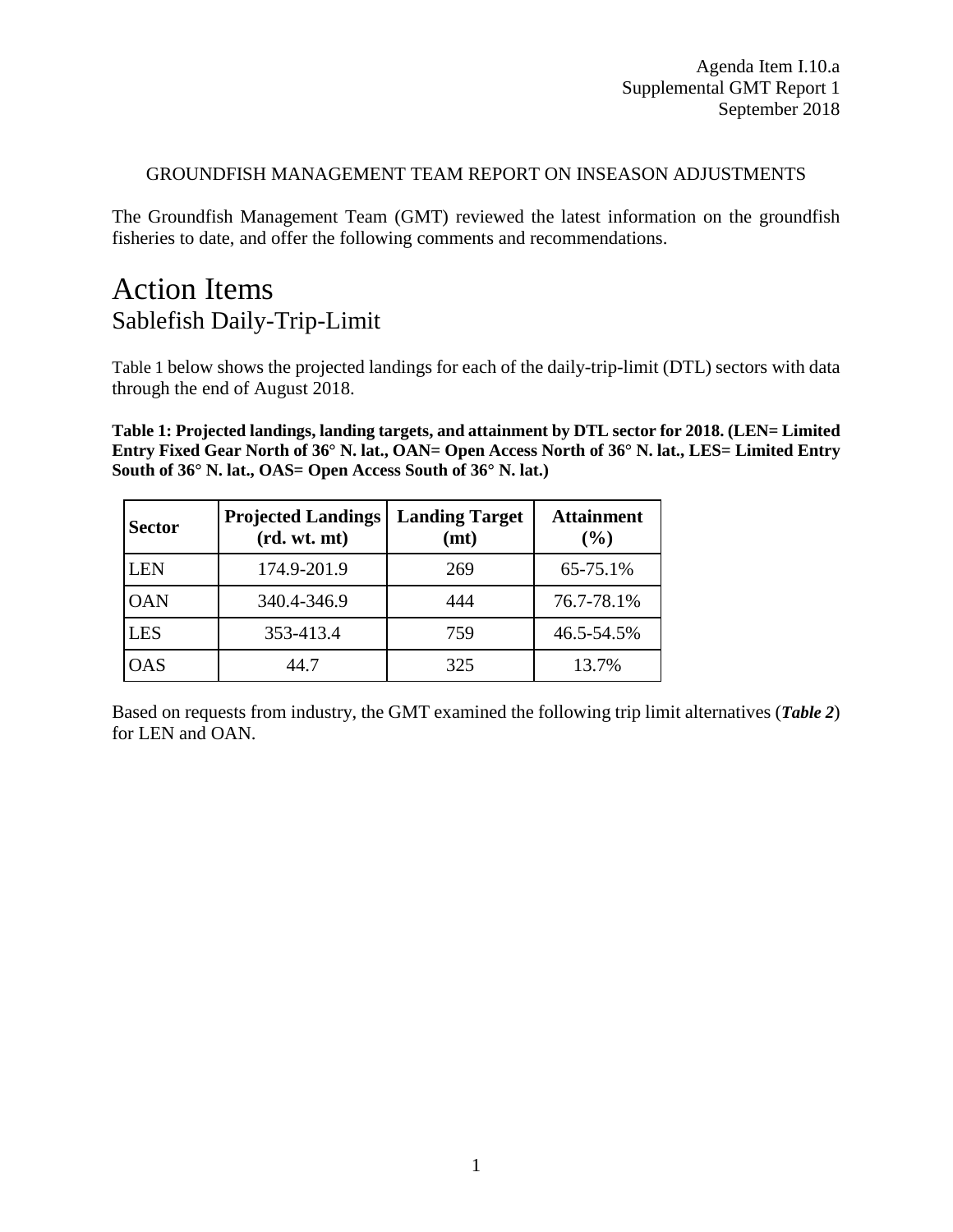| <b>Sector</b> | <b>Alternative</b> | <b>Trip Limit</b>                                                                       |
|---------------|--------------------|-----------------------------------------------------------------------------------------|
| <b>LEN</b>    | No Action          | $1,100$ lbs/wk, not to exceed $3,300$ lb/2 mo                                           |
|               | Alt 1              | 1,400 lbs/wk, not to exceed $4,200$ lb/2 mo                                             |
| <b>OAN</b>    | No Action          | 300 lb/day, or 1 landing per week of up to 1,000 lbs, not to<br>exceed 2,000 lbs/2 mo   |
|               | Alt 1              | 300 lb/day, or 1 landing per week of up to 1,300 lbs, not to<br>exceed $2,600$ lbs/2 mo |
|               | Alt <sub>2</sub>   | 300 lb/day, or 1 landing per week of up to 1,400 lbs, not to<br>exceed 2,800 lbs/2 mo   |
|               | Alt $3$            | 300 lb/day, or 1 landing per week of up to 1,500 lbs, not to<br>exceed 3,000 lbs/2 mo   |
| <b>OAS</b>    | No Action          | 300 lb/day, or 1 landing per week of up to 1,600 lbs, not to<br>exceed 3,200 lbs/2 mo   |
|               | Alt 1              | 300 lb/day, or 1 landing per week of up to 2,000 lbs, not to<br>exceed 4,000 lbs/2 mo   |
|               | Alt 2              | 300 lb/day, or 1 landing per week of up to 1,600 lbs, not to<br>exceed 4,800 lbs/2 mo   |

<span id="page-1-0"></span>**Table 2: Trip limit alternatives for LEN, OAN, and OAS**

Assuming that these trip limit increases would go into place at the beginning of October 2018, [Table 3](#page-2-0) shows the projected landings and attainment for each alternative for the LEN and OAN. Due to the lack of participation and variance in trip limits in the OAS fishery, the model was unable to detect any estimated change in attainment. An average of five vessels have actively participated in period 5 and 8 vessels in period 6 from 2015-17, and few vessels have come close to the bimonthly limit in recent years. Therefore, the GMT believes that, even with additional higher trip limits for the OAS fishery, substantial increases in attainment are unlikely due to lower participation rates.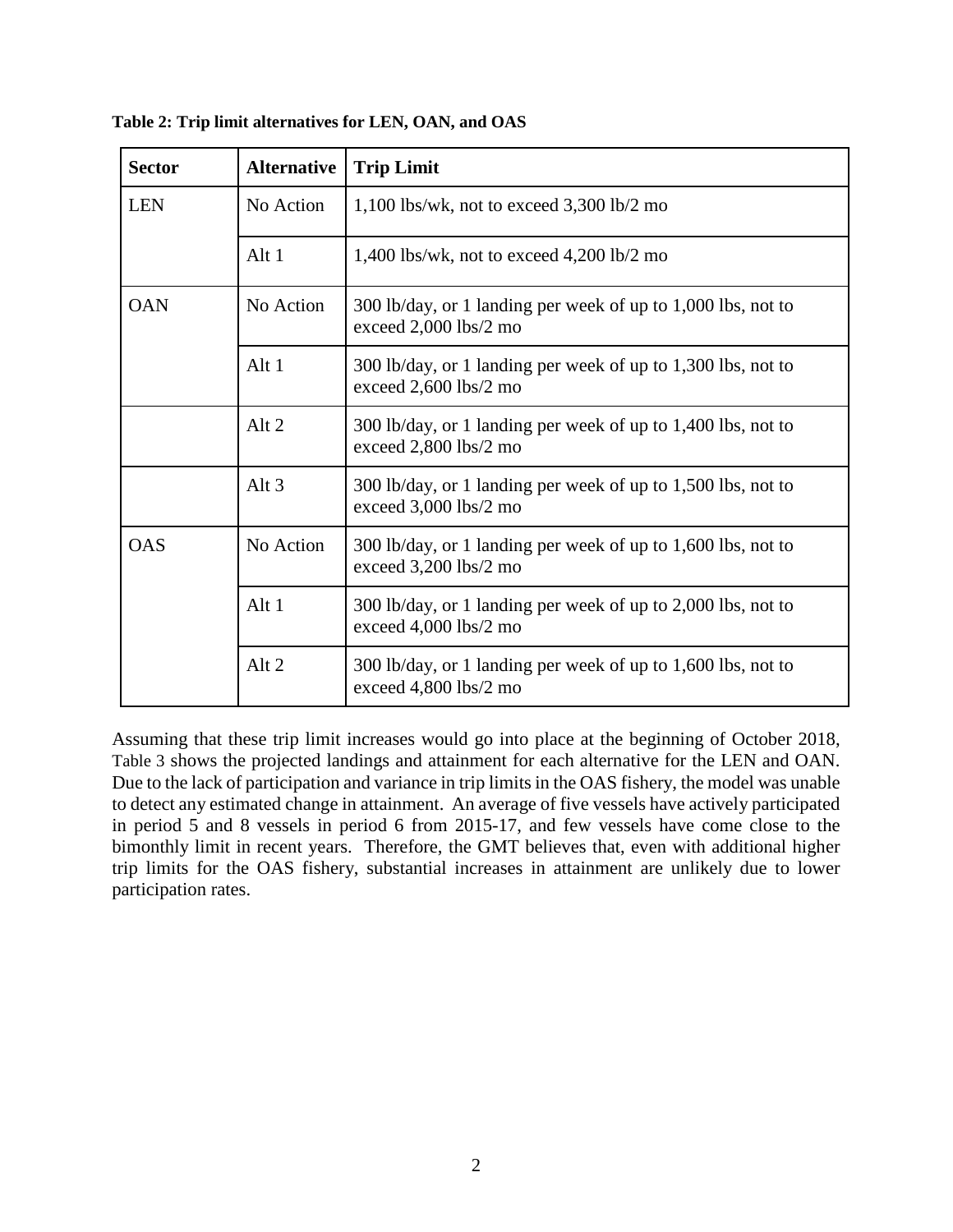| <b>Sector</b> | <b>Alternative</b> | <b>Projected Landings</b><br>(rd. wt. mt) | <b>Landing Target</b><br>(mt) | <b>Attainment</b><br>$(\%)$ |
|---------------|--------------------|-------------------------------------------|-------------------------------|-----------------------------|
| <b>LEN</b>    | No Action          | 174.9-201.9                               |                               | 65-75.1%                    |
|               | Alternative 1      | 193.6-224.3                               | 269                           | 71.9-83.4%                  |
| <b>OAN</b>    | No Action          | 341-347.5                                 |                               | 76.8-78.3%                  |
|               | Alternative 1      | 396.4-405.7                               |                               | 89.3-91.4%                  |
|               | Alternative 2      | 417.2-427.7                               | 444                           | 94-96.3%                    |
|               | Alternative 3      | 439.3-451                                 |                               | 98.9-101.6%                 |

<span id="page-2-0"></span>**Table 3: Projected landings, landing targets, and attainment by DTL sector and alternative for 2018.** 

### **The GMT recommends the Council select Alternative 1 for LEN, Alternative 2 for OAN, and Alternative 2 for OAS.**

# Bocaccio South of 40° 10' N. lat. Trip Limit

The GMT received an additional request to increase the bocaccio limited entry (LE) trip limit for the area between  $40^{\circ}$  10' -  $34^{\circ}$  27' N. lat. from 1,000 lbs/2 months to 1,500 lbs/2 months. [Table 4](#page-2-1) and [Table 5](#page-2-2) provide the status quo and proposed trip limit structure for bocaccio south of  $40^{\circ}10'$ N. lat. The status quo trip limit of 1,000 lbs/2 months was the highest trip limit analyzed as part of the 2017-18 harvest specifications; however, at the time of that analysis, too few data were available to provide projected impacts, but it was assumed that it was similar to the 0.3 mt projected impact for previous 500 lbs/2 months trip limit (*[Table 6](#page-3-0)*).

<span id="page-2-1"></span>

| Sector    | Area     | <b>JAN-FEB</b>             | MAR-<br><b>APR</b>      | <b>MAY-JUN</b>        | JUL-AUG | SEP-OCT                 | NOV-DEC |  |
|-----------|----------|----------------------------|-------------------------|-----------------------|---------|-------------------------|---------|--|
| LE        | N 34 27  |                            | $1,000$ lbs $/2$ months |                       |         |                         |         |  |
| LE        | S 34 27' | $1,500$ lbs $/2$<br>months | CLOSED                  |                       |         | $1,500$ lbs $/2$ months |         |  |
| <b>OA</b> | S 40 10' | $500$ lbs $/2$<br>months   | CLOSED                  | $500$ lbs $/2$ months |         |                         |         |  |

#### <span id="page-2-2"></span>Table 5: Option 1 trip limits for bocaccio south of 40°10' N. lat.

| Sector    | Area     | <b>JAN-FEB</b>                    | MAR-<br><b>APR</b>      | <b>MAY-JUN</b>           | <b>JUL-AUG</b>             | SEP-OCT | NOV-DEC |
|-----------|----------|-----------------------------------|-------------------------|--------------------------|----------------------------|---------|---------|
| LE        | N 34 27' |                                   | $1,000$ lbs $/2$ months | 1,500 lbs<br>$/2$ months | $1,500$ lbs $/2$<br>months |         |         |
| LE        | S 34 27' | 1,500 lbs<br>$\frac{1}{2}$ months | <b>CLOSED</b>           | $1,500$ lbs $/2$ months  |                            |         |         |
| <b>OA</b> | S 40 10' | 500 lbs / 2<br>months             | <b>CLOSED</b>           | $500$ lbs $/2$ months    |                            |         |         |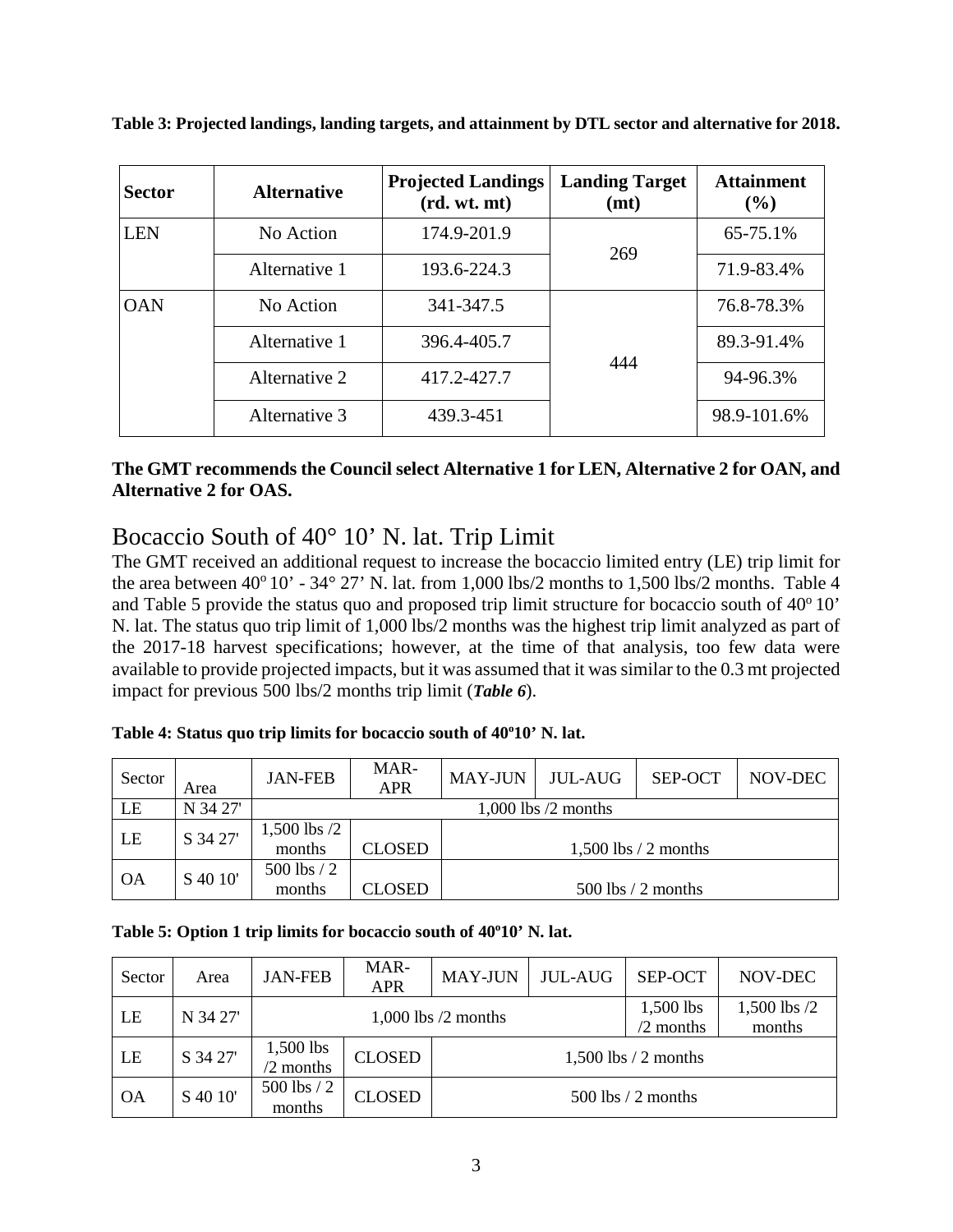| Option     | Sector    | Area     | Mortality<br>est.    | $LE +$<br><b>OA</b> | Non-trawl<br>Allocation | $% Non-$<br>trawl<br>Allocation | <b>ACL</b> | $\%$<br><b>ACL</b> |
|------------|-----------|----------|----------------------|---------------------|-------------------------|---------------------------------|------------|--------------------|
|            | LE        | N 34 27' | $0.4^{\alpha\prime}$ |                     |                         |                                 |            |                    |
| Status Quo | LE        | S 34 27' | 5.9                  | 16.7                | 442.3                   | 4%                              | 741        | 2%                 |
|            | <b>OA</b> | S 40 10' | 10.4                 |                     |                         |                                 |            |                    |
|            | LE        | N 34 27' | 0.4                  |                     |                         |                                 |            |                    |
| Option 1   | LE        | S 34 27' | 5.9                  | 16.7                | 442.3                   | 4%                              | 741        | 2%                 |
|            | <b>OA</b> | S 40 10' | 10.4                 |                     |                         |                                 |            |                    |

<span id="page-3-0"></span>**Table 6: Projected impacts compared to the non-trawl allocation and annual catch limit (ACL).**

a/ Estimate derived from updates to the trip limit model using 2016-2017 data.

The GMT notes the low attainment of bocaccio south of  $40^{\circ}$  10' N. lat. in the commercial fixed gear sector, particularly in the LE fishery between 40° 10' - 34° 27' N. lat. The projected impacts from the Alternative 1 increase, for October through December, are less than 0.1 mt and the overall impact compared to the ACL remains at 2 percent, thus posing no risk to the ACL (*[Table 6](#page-3-0)*). **Therefore, the GMT recommends Alternative 1, increasing the bocaccio LE trip limit for the area between 40° 10' N. lat. - 34° 27' N. lat. to 1,500 lbs/2 months.**

# Transfer of Pacific Ocean perch and darkblotched rockfish from the incidental open access and research off-the-top deductions into buffers

Pacific ocean perch (POP) and darkblotched rockfish are currently managed as sector-specific setasides for the at-sea sectors. If the sectors were to exceed their set-asides plus the buffer (25 mt for POP; 50 mt for darkblotched rockfish), the sectors would be automatically closed. The GMT has extensively analyzed the impacts of moving POP and darkblotched rockfish from the incidental open access (IOA) and research off-the-top deductions to the at-sea sectors based on the criteria outlined at 50 CFR 660.60(c)(3)(2) [\(Agenda Item F.6.a, Supplemental GMT Report, April 2018,](http://www.pcouncil.org/wp-content/uploads/2017/04/F6a_Sup_GMT_Rpt_Apr2017BB.pdf) [Agenda Item F.6.a, Supplemental GMT Report 3, June 2017\)](http://www.pcouncil.org/wp-content/uploads/2017/06/F10a_Sup_GMT_Rpt3_Jun2017BB.pdf). Most recently, the Council recommended moving 7 mt of POP from the IOA sector to the at-sea sectors (3.5 mt to the mothership (MS) sector, 3.5 mt to the catcher/processor [CP] sector) in 2017.

At-sea participants request in [Agenda Item J.10.a, Supplemental Public Comment 1, September](https://www.pcouncil.org/wp-content/uploads/2018/08/I10b_Supp_PubComm1_SEPT2018BB.pdf)  [2018](https://www.pcouncil.org/wp-content/uploads/2018/08/I10b_Supp_PubComm1_SEPT2018BB.pdf) to move any unused POP and darkblotched rockfish from the IOA and research categories into the buffer. Below, the GMT evaluates moving the additional unused set-asides from the IOA and research set-asides to the buffer using the allocation framework in the Groundfish Fishery Management Plan (FMP).

## Off-The-Top Deductions

### Pacific Ocean Perch

As shown in Attachment 1, the current set-aside for POP in the IOA sectors is 10 mt, which is based on the historical maximum since 2005, and in research is 5.2 mt, which is the maximum estimated potential mortality based on proposed research projects. Projected mortalities have been updated to 0.3 mt for the IOA sectors, based on the 2017 Groundfish Mortality report, and 5.2 mt for research, based on estimated maximum mortality [\(Agenda Item I.1.b., NMFS NWFSC Report](https://www.pcouncil.org/wp-content/uploads/2018/08/I1b_NMFS_NWFSC_Rpt1_E-Only_Est_Discard_Mortality_Groundfish_2017_SEPT2018BB.pdf)  [1, September 2018\)](https://www.pcouncil.org/wp-content/uploads/2018/08/I1b_NMFS_NWFSC_Rpt1_E-Only_Est_Discard_Mortality_Groundfish_2017_SEPT2018BB.pdf). [Table 7](#page-4-0) below shows the historical mortality of POP in the pink shrimp, all IOA fisheries, and research activities from 2007-2017 (GEMM 2017).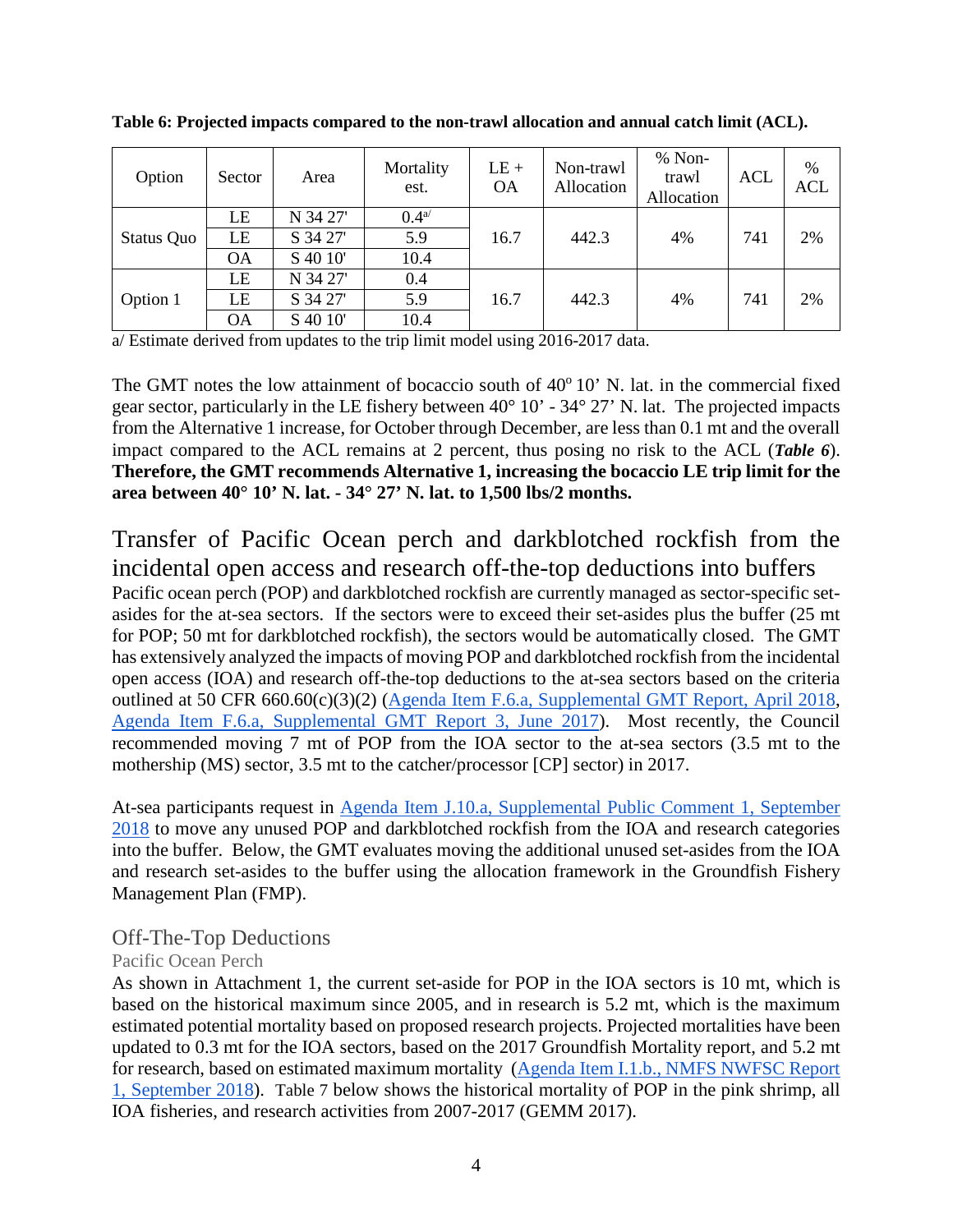| Year               | <b>Pink Shrimp (mt)</b> | Total IOA (mt) | <b>Research</b> (mt) |
|--------------------|-------------------------|----------------|----------------------|
| 2007               | 0.15                    | 0.20           | 0.60                 |
| 2008               | 0.15                    | 0.15           | 0.84                 |
| 2009               | 0.47                    | 0.48           | 2.73                 |
| 2010               | 0.06                    | 0.22           | 1.68                 |
| 2011               | 0.56                    | 0.59           | 1.94                 |
| 2012               | 0.19                    | 0.20           | 1.63                 |
| 2013               | 0.23                    | 0.24           | 2.14                 |
| 2014*              | 10.04                   | 10.04          | 0.57                 |
| 2015               | 0.29                    | 0.32           | 1.60                 |
| 2016               | 0.03                    | 0.06           | 3.10                 |
| 2017               | 0.23                    | 0.29           | 1.12                 |
| 2018 set-<br>aside | 10                      |                | 5.2                  |

<span id="page-4-0"></span>**Table 7: POP mortality in pink shrimp fishery, total IOA, and research mortality (mt). Source: GEMM 2017**

\*Concluded to be an anomalously high bycatch year due primarily to a substantial recruitment event (Agenda Item [F.6.a, Supplemental GMT Report, April 2017\)](http://www.pcouncil.org/wp-content/uploads/2017/04/F6a_Sup_GMT_Rpt_Apr2017BB.pdf)

The GMT also received an update from Dr. Jim Hastie from the Northwest Fisheries Science Center (NWFSC) on the status of the trawl survey through Pass 1. Through Pass 1, the trawl survey has taken 4592.25 kg of POP or ~4.6 mt. A single haul accounted for almost 3.4 mt, which is more than the total in any year prior to 2005. Therefore, the GMT believes it is unlikely that no residual will remain in the research off-the-top deduction.

The GMT does, however, believe that 9.7 of the total 10 mt of the IOA allocation could remain and be transferred to the POP buffer, because the annual IOA sector mortality from 2015 to 2017 was 0.3 mt or less.

## Darkblotched Rockfish

The current set-aside for darkblotched rockfish in the IOA sectors is 24.5 mt, which is based on the historical maximum, with 6.8 mt of mortality projected, based on the 2017 Groundfish Mortality report. The set-aside and projected mortality for research is 2.5 mt, based on the maximum mortality estimate[. Table 8](#page-5-0) below shows the historical mortality of darkblotched rockfish in the pink shrimp, all IOA fisheries, and research activities from 2007-2017.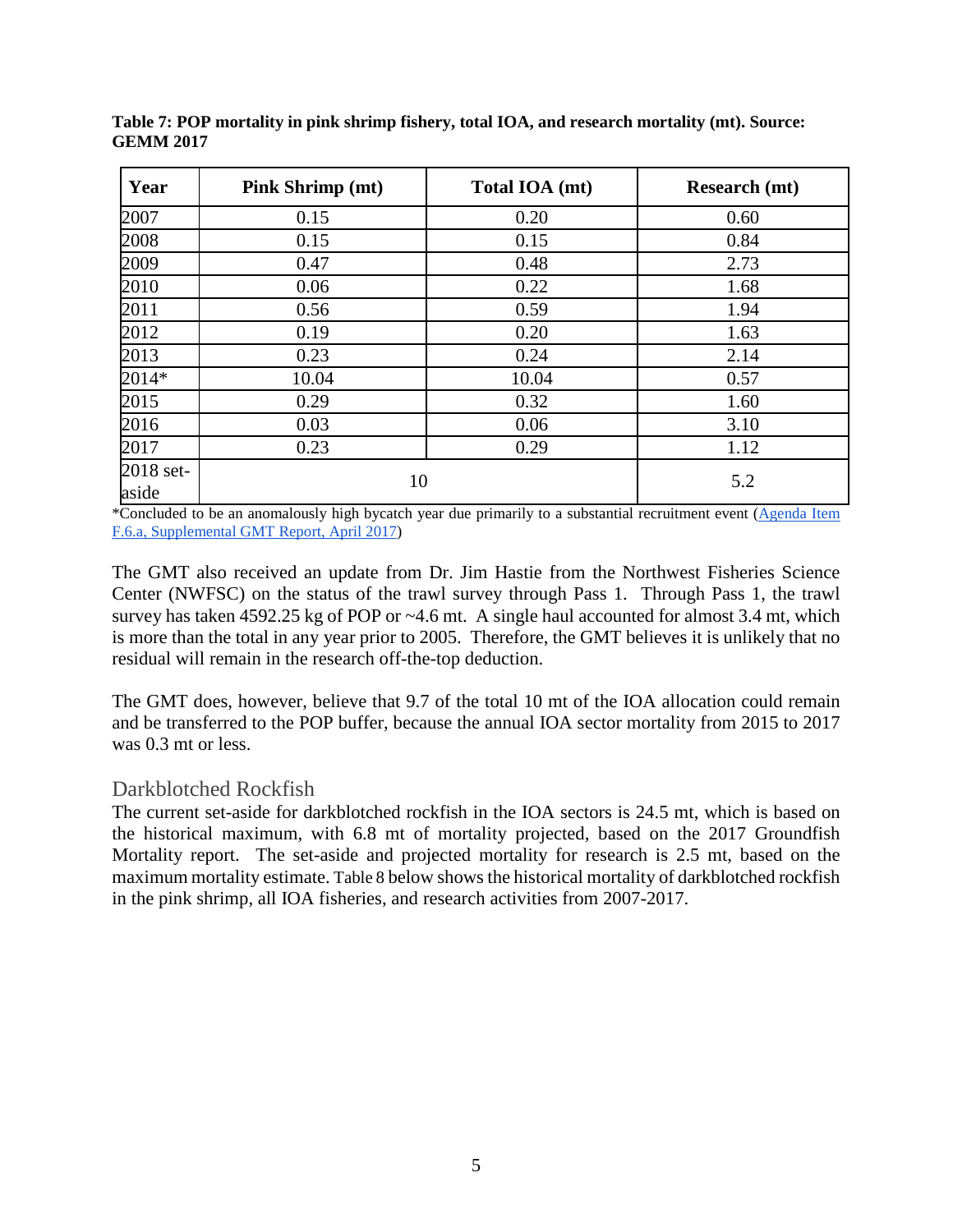| Year           | <b>Pink Shrimp (mt)</b> | Total IOA (mt) | <b>Research</b> (mt) |  |
|----------------|-------------------------|----------------|----------------------|--|
| 2007           | 18.41                   | 18.50          | 0.99                 |  |
| 2008           | 12.19                   | 12.22          | 1.13                 |  |
| 2009           | 18.52                   | 18.62          | 1.45                 |  |
| 2010           | 12.50                   | 12.56          | 1.02                 |  |
| 2011           | 5.36                    | 5.60           | 1.63                 |  |
| 2012           | 4.96                    | 5.03           | 1.74                 |  |
| 2013           | 3.67                    | 3.85           | 2.45                 |  |
| 2014*          | 24.60                   | 24.61          | 1.50                 |  |
| 2015           | 5.23                    | 5.29           | 8.01                 |  |
| 2016           | 6.38                    | 6.44           | 8.46                 |  |
| 2017           | 6.05                    | 6.82           | 1.67                 |  |
| 2018 set-aside |                         | 24.5           | 2.5                  |  |

<span id="page-5-0"></span>**Table 8: Darkblotched rockfish mortality in pink shrimp fishery, total IOA, and research mortality (mt). Source: GEMM 2017**

\*Concluded to be an anomalously high bycatch year due primarily to a substantial recruitment event (Agenda Item F.6.a, Supplemental GMT Report, April 2017)

The GMT learned that Pass 1 of the 2018 trawl survey caught 1.53 mt of darkblotched rockfish. The GMT, therefore, does not believe that residual darkblotched rockfish will available to move from the research off-the-top deduction. For the IOA sector, the GMT estimates 17.7 mt of darkblotched rockfish will remain that could be transferred to the buffer. This is based on annual mortality from 2015-2017 being 6.8 mt or less, compared to the 24.5 mt set-aside in 2018.

## Status of At-Sea Sectors

[Table 9](#page-5-1) below shows the mortality of POP, darkblotched rockfish, and whiting through September 5, 2018 and the percentage attainment of the allocations/set-asides.

|                |               | $\bf CP$                                 |                          | <b>MS</b>  |                                          |                             |  |
|----------------|---------------|------------------------------------------|--------------------------|------------|------------------------------------------|-----------------------------|--|
| <b>Species</b> | Catch<br>(mt) | Allocation/c<br><b>Set-Aside</b><br>(mt) | <b>Attainment</b><br>(%) | Catch (mt) | Allocation/c<br><b>Set-Aside</b><br>(mt) | <b>Attainment</b><br>$(\%)$ |  |
| Darkblotched   | 11.76         | 16.7                                     | 70.42                    | 7.27       | 11.8                                     | 61.61                       |  |
| <b>POP</b>     | 10.7          | 12.7                                     | 84.25                    | 3.17       | 9                                        | 35.22                       |  |
| Whiting        | 52,256        | 123,312                                  | 42.38                    | 39,170     | 87,044                                   | 45                          |  |

<span id="page-5-1"></span>**Table 9: At-Sea Bycatch Through September 5, 2018 for Sector-Specific Allocation/Set-Asides.**

[Table 10](#page-6-0) and [Table 11](#page-6-1) shows the results of inseason bootstrap analysis using data through September 5, 2018, by sector for each species. As shown in Table POP, assuming full attainment in each sector, the CP sector is highly likely to exceed their POP set-aside (65.9 percent chance), while the MS sector has only an 8.5 percent chance of exceeding their set-aside POP value. Analyzing these sectors together, however, results in a 39 percent chance that they exceed their combined set-aside amounts and a less than one percent chance of these sectors exceeding the set-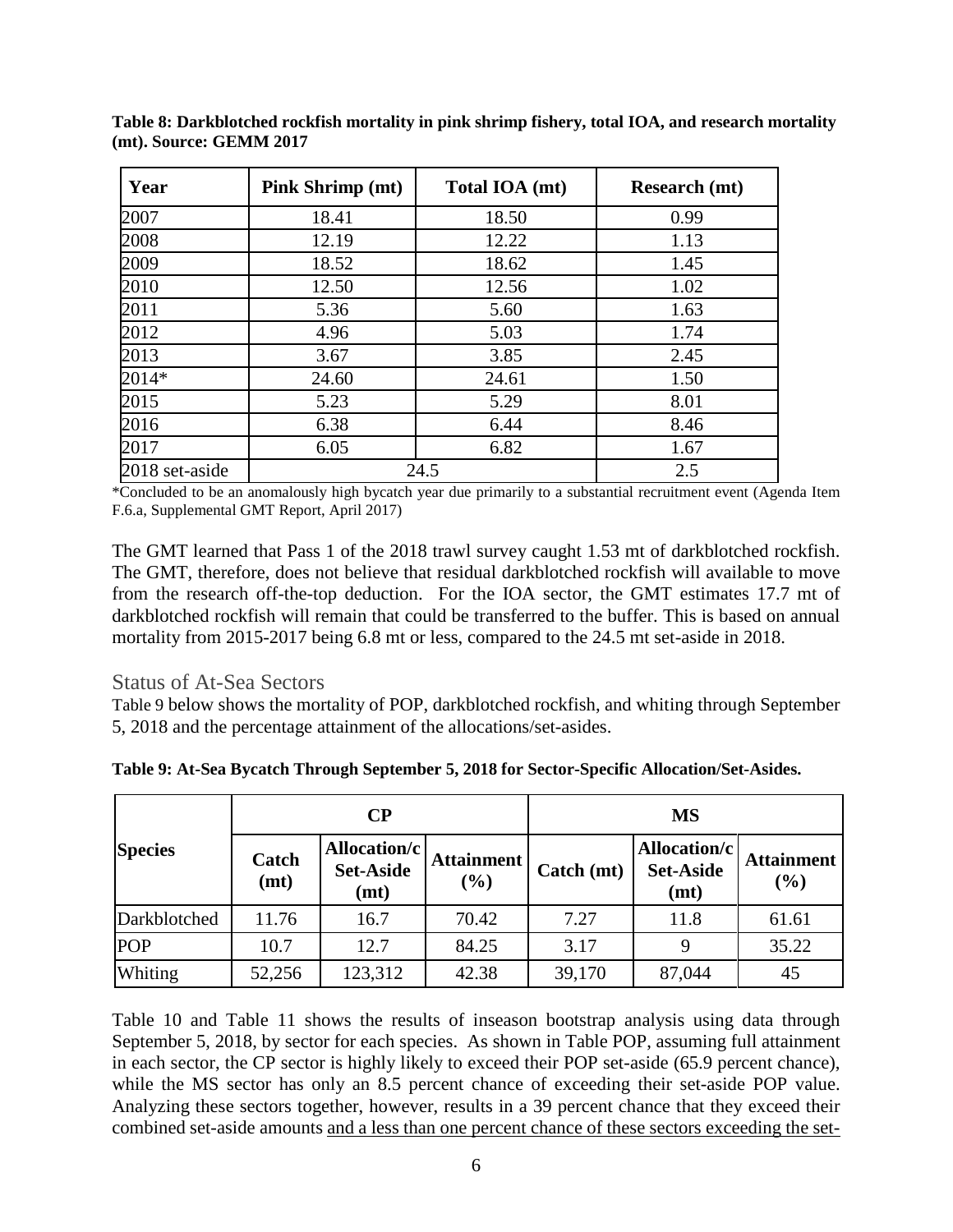aside values plus the buffer (46.7 mt). Importantly, the bootstrap analysis samples from all hauls between 2000-2017 with equal probability to predict catch in the remainder of 2018, and the overall abundance of POP may have been lower in the earlier years. Therefore, these bootstrap estimates may be biased low to an unknown degree.

| <b>Sector</b> | Set-aside                             | 0.1  | 0.25                          | 0.5  | 0.75            | 0.95 | 0.9999     |
|---------------|---------------------------------------|------|-------------------------------|------|-----------------|------|------------|
| <b>CP</b>     | $\overline{1}$ $\overline{2}$<br>14.I |      | $\overline{\phantom{0}}$<br>. | 14.3 | 17 Q<br>$\cdot$ | 29.9 | IJ         |
| MS            |                                       | ر. ر | J.O                           | ັ    | b.,             | 16.4 | 22<br>J2.4 |

<span id="page-6-0"></span>**Table 10: Bootstrap results for POP by sector.**

For reference, the shorebased IFQ sector has taken 32 percent of their 2018 POP quota (including carryover) and 68 percent of their whiting quota as of September 8, 2018. The shoreside sector was projected to take 22 percent of their 2018 POP quota for the year and 75 percent of their (2015 allocation) Pacific whiting [\(2017-2018 Groundfish Harvest Specifications and Management](http://www.pcouncil.org/wp-content/uploads/2016/09/17-18_Analytical_Document_Revised_Sept2016.pdf)  [Measures\)](http://www.pcouncil.org/wp-content/uploads/2016/09/17-18_Analytical_Document_Revised_Sept2016.pdf). Note that the 2015 total allowable catch (TAC) was the most recent TAC available for analysis at the time of the 2017-18 biennial analysis; the actual 2018 whiting TAC is 36 percent greater than that analyzed for the 2018 season.

For darkblotched rockfish, bootstrap analysis indicates that the CP sector has a 40.1 percent chance of exceeding their set-aside and the MS sector has a 32.3 percent chance. Analyzing the sectors together, there is a 42.9 percent chance of the sectors exceeding their combined set-asides (28.5 mt). No runs of the inseason simulation analyzing the sectors together resulted in exceedance of the set-aside plus the buffer (78.5 mt). The same caveat regarding bootstrap estimates for POP also apply to darkblotched rockfish.

<span id="page-6-1"></span>

| Table 11: Bootstrap results for darkblotched rockfish by sector. |  |  |  |  |  |  |  |
|------------------------------------------------------------------|--|--|--|--|--|--|--|
|------------------------------------------------------------------|--|--|--|--|--|--|--|

| <b>Sector</b> | Set-aside             | 0.1                 | 0.25           | 0.5           | 0.75                  | 0.95                      | 0.9999 |
|---------------|-----------------------|---------------------|----------------|---------------|-----------------------|---------------------------|--------|
| CP            | $\sim$ $\sim$<br>16.7 | ה הו                | 14             | 50<br>1 J . J | $\Omega$<br>10.4      | 26.6                      | 54.9   |
| MS            | 11.0                  | $\overline{ }$<br>- | -<br>Ω<br>0. I | 10.6          | $\sim$ $\sim$<br>⊥∠.J | $\epsilon$ $\sim$<br>1J.Z | 24.4   |

While the risk of the at-sea sectors exceeding their combined set-asides and the buffer is low or negligible for both POP and darkblotched rockfish, the GMT does recognize that the Council will be making a risk call in moving additional fish from the IOA or research sectors to the buffer. If the Council does nothing at this meeting, there will likely not be enough notice in November to provide any relief if a sector were to close. As shown in [Table 12](#page-7-0) below, in 2016 and 2017, these sectors caught a small amount of whiting in November compared to the rest of the year and no whiting in December. The projected economic impact associated with a closure of the at-sea whiting sectors in November (when closure would most likely occur) are losses of approximately 200 jobs and \$14 million in personal income [\(Agenda Item E.4, Supplemental REVISED](https://www.pcouncil.org/wp-content/uploads/2018/06/E4_Supp_REVISEDAtt6_Appendix_C_New_Management_Measures_June2018BB.pdf)  [Attachment 6, June 2018\)](https://www.pcouncil.org/wp-content/uploads/2018/06/E4_Supp_REVISEDAtt6_Appendix_C_New_Management_Measures_June2018BB.pdf).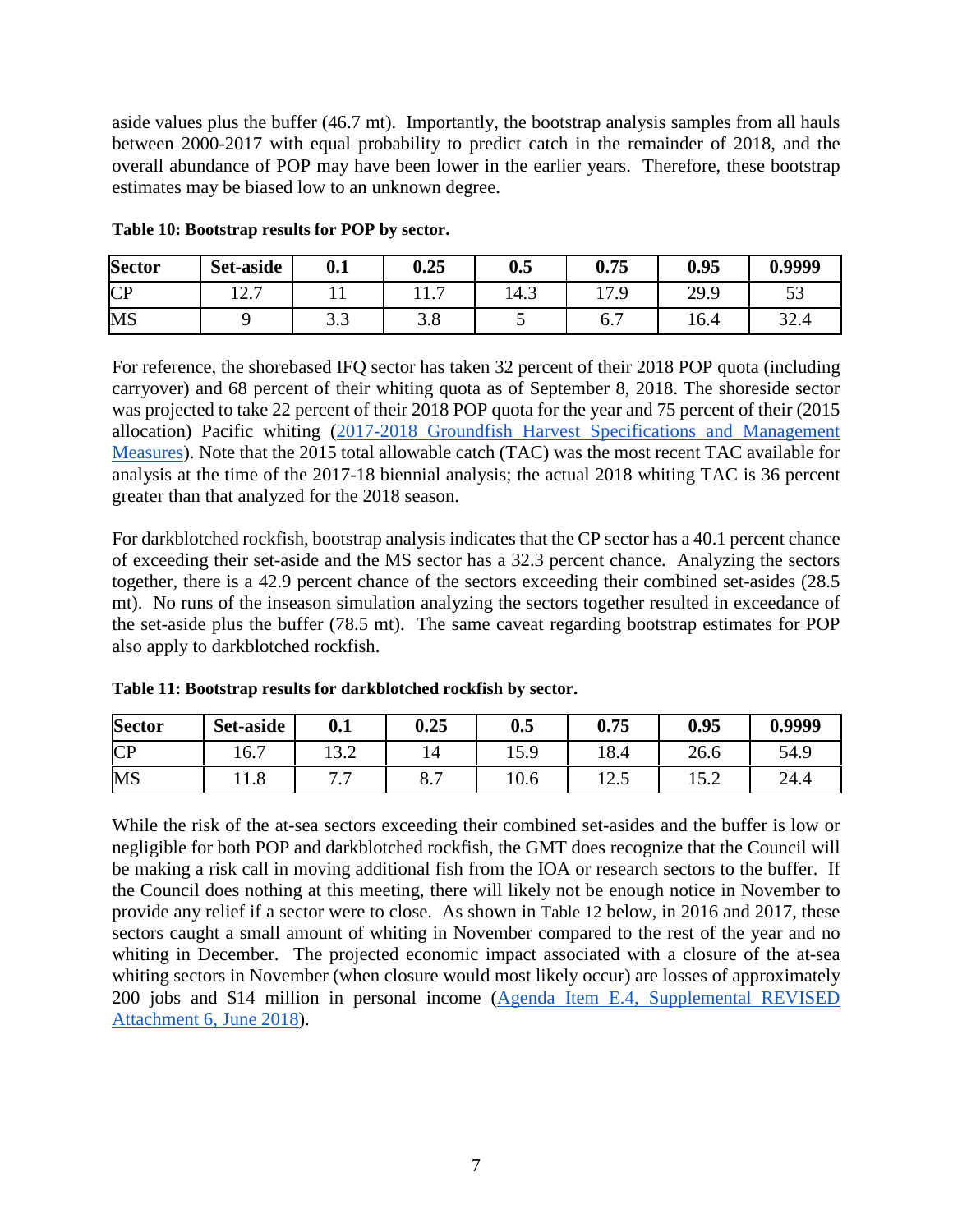<span id="page-7-0"></span>**Table 12: Average catch (mt) of whiting by month during 2016 and 2017, which demonstrates that any inseason transfers adopted by Council in November would have limited value as it would become effective after the at-sea whiting fisheries have mostly concluded fishing.** 

| <b>Sector</b> | May    | June   | July  | Aug   | <b>Sept</b> | Oct                        | <b>Nov</b> | <b>Dec</b> |
|---------------|--------|--------|-------|-------|-------------|----------------------------|------------|------------|
| CP            | 28,848 | 18,870 |       | 242   |             | $31,502$   32,266   11,145 |            |            |
| <b>MS</b>     | 12,535 | 15,258 | 3,552 | 2,533 | 11,675      | $19,015$ 1,165             |            |            |

### Considerations

As in 2015 and 2017, the GMT provides the following considerations for the Council in their decision making.

- 1. The risk of total mortality exceeding the IOA or research off-the-top deduction: The GMT believes that bycatch rates will continue to be lower in the IOA fishery in 2018, given the much lower estimates in all years except 2014. However, because the first pass of the survey has already attained 88.3 percent of the research set-aside, the entire research setaside will likely be needed in 2018.
- 2. Fair and equitable distribution of the set-aside: As described under the Groundfish FMP considerations, the GMT believes, based on our projections, that there is a low likelihood that another sector may need access to the off-the-top deduction this year. The buffer would still be available to any sector.
- 3. Risk to the ACL: If the IOA or research activities were to exceed the off-the-top deductions, the GMT notes that exceeding the ACL remains a relatively low risk, given the low attainments in recent years (i.e., 44 percent in 2017 for POP and 37 percent for darkblotched rockfish; [Agenda Item I.1.b. NMFS NWFSC Report](https://www.pcouncil.org/wp-content/uploads/2018/08/I1b_NMFS_NWFSC_Rpt1_E-Only_Est_Discard_Mortality_Groundfish_2017_SEPT2018BB.pdf) 1, September 2018). Further, the 2018 IFQ fishery is once again tracking low, with approximately a third of both the POP and darkblotched rockfish allocations being taken to date, and less than 50 percent of the allocations being taken in earlier years. Additional residual from the nontrawl fisheries that have trivial impacts to either species will also be available.
- 4. Other constraints to fully attaining the whiting TAC: External factors may continue to contribute to less than full attainment of sector-specific whiting allocations. The US commercial sector allocation has increased substantially in recent years and was 147 percent higher in 2017 than the recent low in 2012. Excluding the historically anomalous 2015 season, CP sector attainment has remained at a relatively constant full attainment during these TAC increases. Shoreside and MS attainment have not kept pace, with 2017 shoreside sector catch at 85 percent of allocation, and MS catch at 69 percent. Processing capacity, season structure, and/or the availability of opportunities in substitute fisheries for catcher vessels may, to date, place an upper bound on attainment in these sectors.

## Recommendation

After discussing the information presented above**, the GMT does not recommend moving any fish from the research off-the-top deductions for either species given the high catch in the**  first pass of the trawl survey. The GMT does not have a recommendation on transferring any fish from the IOA off-the-top deductions as ultimately the Council must make a risk call on the likelihood of the at-sea sector needing the additional buffer. However, if the Council did choose to move fish, we would suggest moving a maximum of 9.7 mt for POP and 17.7 mt for darkblotched rockfish from the IOA sector, which we project will go unused in 2018. We again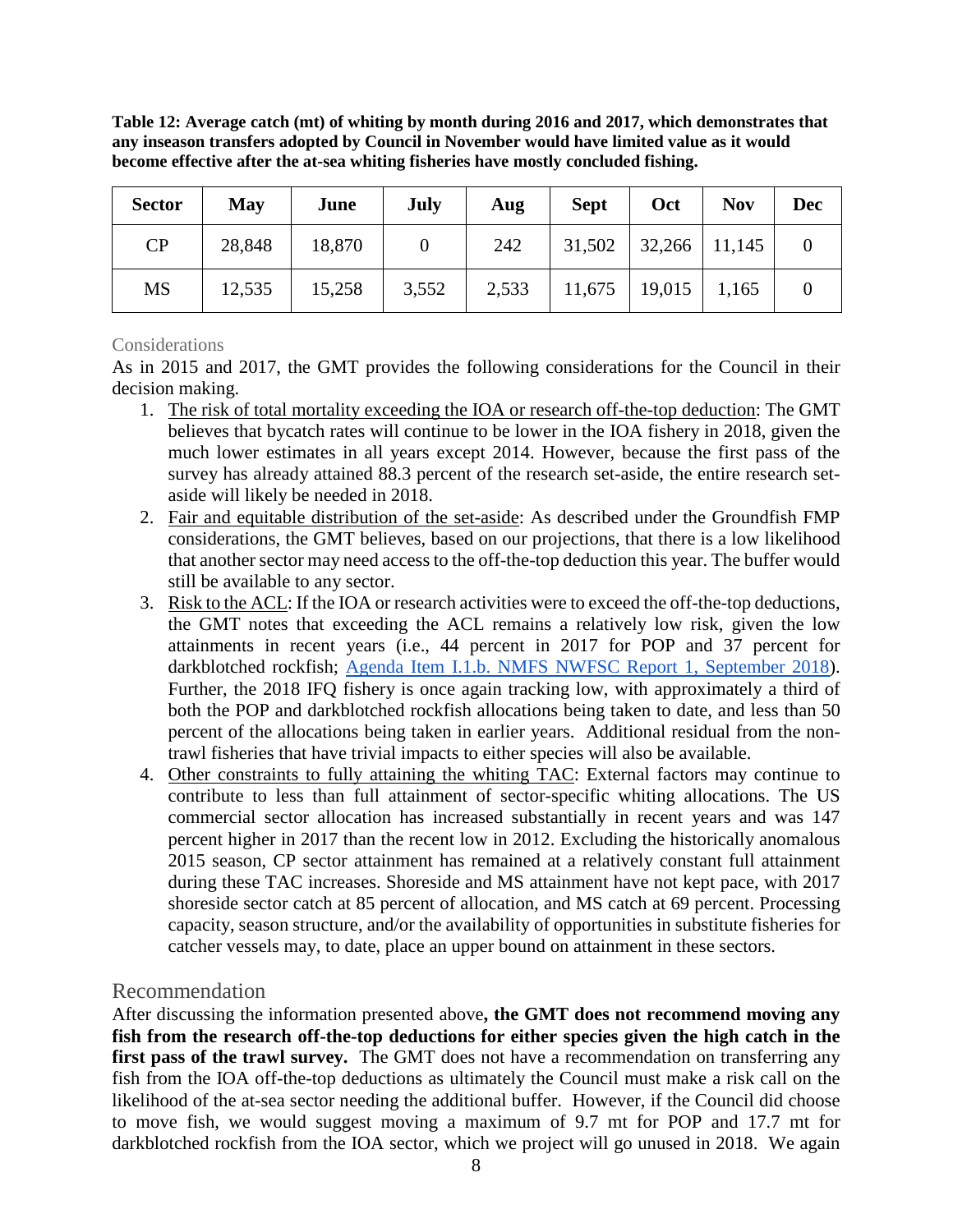note there would be minimal risk to exceeding the ACLs if IOA mortality was higher than expected for reasons listed above.

# Status of Recreational Fisheries in Oregon and California

The GMT was briefed by the California and Oregon state representatives on the status of their recreational fisheries (Supplemental [ODFW Report 1,](https://www.pcouncil.org/wp-content/uploads/2018/09/I10a_Supp_ODFW_Rpt1_SEPT2018BB.pdf) Supplemental [CDFW Report 1,](https://www.pcouncil.org/wp-content/uploads/2018/08/I10a_Supp_CDFW_Rpt1_SEPT2018BB.pdf) [Report 2,](https://www.pcouncil.org/wp-content/uploads/2018/09/I10a_Supp_CDFW_Rpt2_Inseason2-09-08-18_SEPT2018BB.pdf) [Report 3,](https://www.pcouncil.org/wp-content/uploads/2018/09/I10a_Supp_CDFW_Rpt3_SEPT2018BB.pdf) September 2018). Similar to the 2017 season, the recreational fisheries in both states are experiencing higher than expected mortality for yelloweye rockfish. This has resulted in projected or actual impacts that are expected to exceed state specific harvest limits (*[Table 13](#page-8-0)*).

<span id="page-8-0"></span>

|       | Table 13: No Action. Recreational yelloweye rockfish catch projections (mt) through the end of the |  |
|-------|----------------------------------------------------------------------------------------------------|--|
| vear. |                                                                                                    |  |

| <b>State</b> | <b>Allocation</b> | <b>Projected Catch</b> | <b>Difference</b> |
|--------------|-------------------|------------------------|-------------------|
| WA           | 3.3               | 3.3                    | 0.0               |
| OR           | 3.0               | 3.4                    | 0.4               |
|              | 3 Q               | 4.71                   | 0.81              |

## Updated Yelloweye Rockfish Projections

The GMT updated the overfished species scorecard to reflect current projections for yelloweye rockfish (Attachment 1). This includes updates to off-the-top deductions (research, tribal, and IOA) and recreational sectors based on status quo season structures for Oregon and California recreational fisheries. This results in a 2.8 mt difference between the projected impacts and the 20 mt ACL for yelloweye rockfish in the scorecard. The GMT notes that higher than expected yelloweye impacts were reported in the 2017 Groundfish Mortality report for non-nearshore and nearshore sectors, however the projected impacts will remain relatively stable as they are based on multi-year grand means.

In addition to the status quo, CDFW and ODFW have both outlined inseason management actions to reduce the overages to yelloweye rockfish through the remainder of the season. Projected impacts from these inseason changes assume an October 1 implementation date.

ODFW proposal (Scenario 3) would restrict the recreational groundfish fishery to the area shoreward of 20 fathoms for the remainder of the season. Scenario 3 would reduce projected impacts for yelloweye rockfish by 0.1 mt compared to No Action (*[Table 14](#page-9-0)*). As described in the ODFW report, the 20 fathom depth restriction would effectively shut out several ports that have no nearby reef structure inside of 20 fathoms.

In addition to management measures to address yelloweye rockfish, ODFW is proposing another option (Scenario 2) that would increase the daily marine fish bag limit from the current 4 fish to 5 fish. ODFW Scenario 2 would increase projected catch of black rockfish by approximately 3 mt but would result in an additional 0.1 mt yelloweye catch compared to No Action.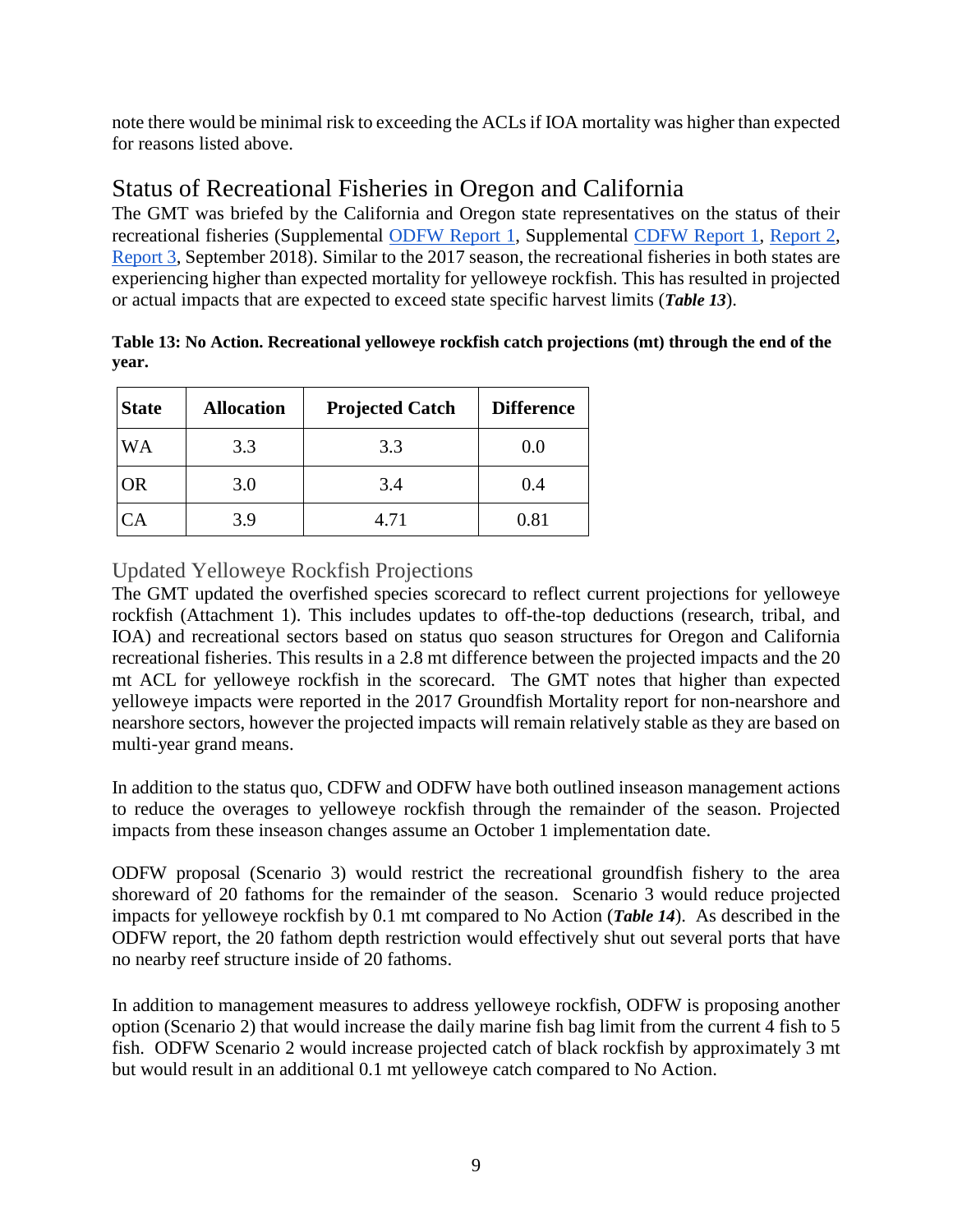| <b>State</b> | НG | <b>Scenario 1</b><br>(No Action) |     | Scenario 2   Scenario 3 |  |
|--------------|----|----------------------------------|-----|-------------------------|--|
|              |    |                                  | ں ر |                         |  |

<span id="page-9-0"></span>**Table 14: Yelloweye rockfish projected impacts (mt) under ODFW Scenarios.**

CDFW is proposing three inseason management options to minimize impacts to yelloweye rockfish. Option 1 proposes to close the Northern Management Area (NMA) for the remainder of the season while all other management areas remain open at the current depth limit (as of the August 25, 2018 state inseason action). Option 2 proposes to close the NMA and bring all other management areas north of Point Conception in, to 20 fm, for the remainder of the year. Option 3 proposes to close the coastwide recreational groundfish fishery for the remainder of the season.

**Table 15: Yelloweye rockfish projected impacts (mt) under CDFW Options.**

| <b>State</b> | <b>HG</b> | No Action |      | Option 1   Option 2 | <b>Option 3</b> |
|--------------|-----------|-----------|------|---------------------|-----------------|
| <b>CA</b>    | 3.9       |           | 4.49 | 4.∴                 |                 |

## Risk to the ACL

The GMT examined projected yelloweye rockfish mortality under the management measure options proposed by ODFW and CDFW along with projections for the remaining fisheries to assess the risk to the ACL. A "Low Impact Scenario" assumes the Council adopts the most restrictive measures proposed for the Oregon and California recreational fisheries (California would close bottomfish, Oregon would move to 20 fm and not increase the bag limit) which would represent the lowest impacts possible and result in 3.3 mt of yelloweye rockfish residual in the scorecard ). A "Status Quo Scenario" assumes status quo season structure for Oregon and California recreational fisheries for the remainder of 2018 and would leave 2.8 mt of residual yelloweye rockfish in the scorecard). These scenarios are intended to provide the "bookends" of potential yelloweye rockfish impacts.

## Community needs

Given the progress toward rebuilding, increased encounters with yelloweye rockfish are unsurprising. The Council addressed similar problems with the rebuilding of canary rockfish the year prior to the stock being declared rebuilt. In the long run, increased abundance will provide expanded opportunity for recreational sectors, as discussed in the 2019-2020 Harvest Specifications and yelloweye rockfish rebuilding plan revisions. However, in the short run, constraining state harvest guidelines continue to restrict economic opportunity for recreationaldependent communities.

To date, recreational effort coastwide echoes the trends anticipated in the Appendix B yelloweye rockfish rebuilding plan analysis of the 2019-2020 Harvest Specifications. Salmon trips remain low relative to the five year averages, with effort spillover driving record high groundfish trips in Oregon (see *[Table 16](#page-10-0)* effort below). With salmon and halibut trips not expected to increase during the rest of the year, action on yelloweye rockfish is the only avenue which could provide recreational fishing communities opportunity to maintain business operations.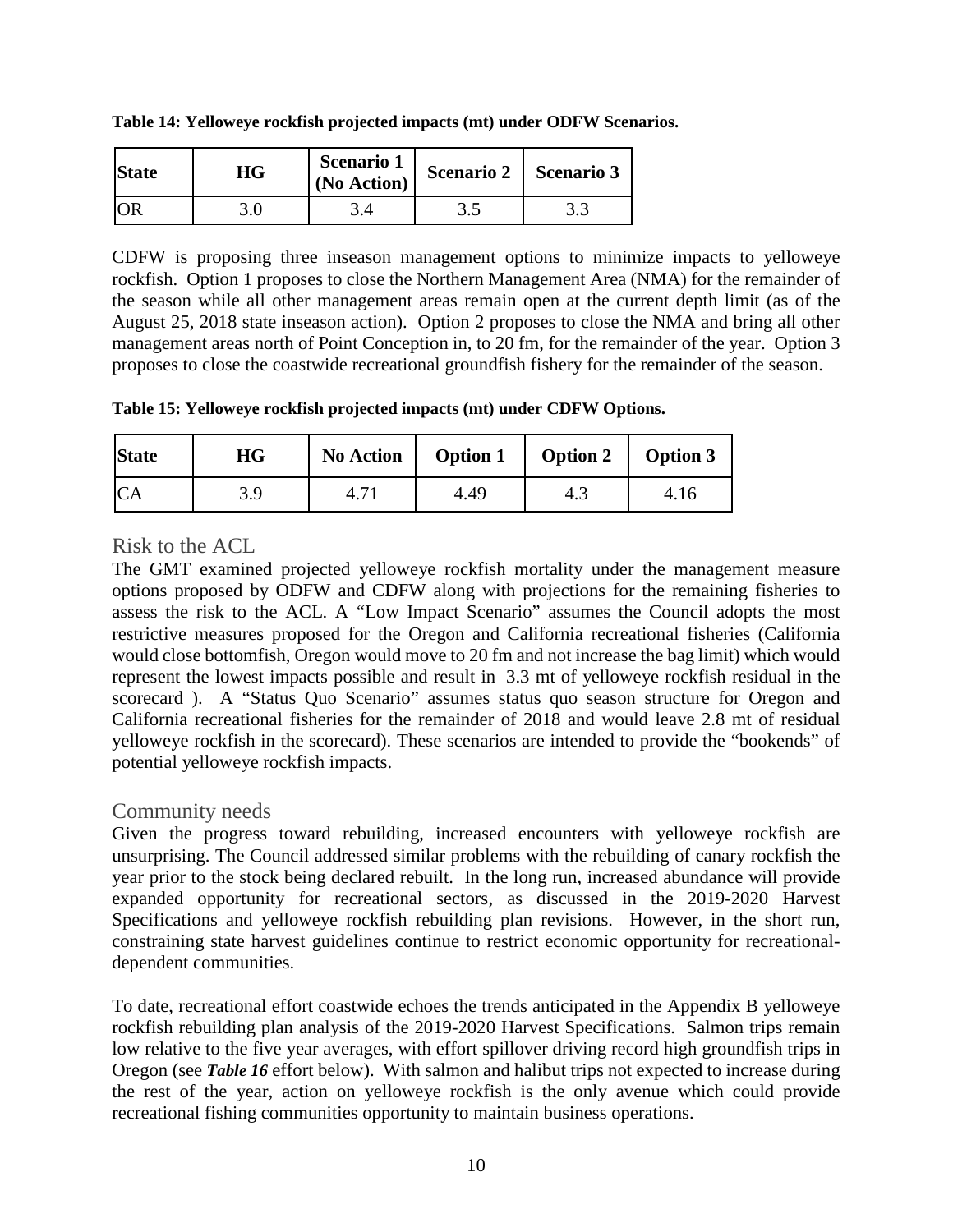|                           |                              | <b>Bottomfish</b> | <b>Halibut</b> | <b>Salmon</b> |
|---------------------------|------------------------------|-------------------|----------------|---------------|
| Washington $a\$           | 2013-2017 Avg. through July  | 22,331            | 10,116         | 35,169        |
|                           | 2018 (through July)          | 27,342            | 13,054         | 19,827        |
|                           | 2013-2017 Avg. (through Aug) | 80,312            | 17,237         | 48,964        |
| Oregon $b \setminus$      | 2018 (through August)        | 91,528            | 19,010         | 46,169        |
| California $c \backslash$ | 2013-2017 Avg. through June  | 338,832           |                | 32,080        |
|                           | 2018 (through June)          | 305,040           |                | 18,180        |

<span id="page-10-0"></span>**Table 16: Recreational effort by trip type by state 2013-2018** 

a\ Washington recreational seasons were open year round 2013 - 2016 and mid-March through mid-October in 2017 and 2018.

b\ Oregon recreational season are open year-round.

c\ California recreational seasons length differs between management areas and years during the time period.

## Council Action

When determining the course of action, the Council should consider the information presented by the states and GMT with regard to the residual in the scorecard, risk to the ACL, and needs of the fishing communities.

Given that recreational fisheries operate under "soft-cap" harvest guidelines, the Council can allow recreational fisheries to remain open even in light of catch that is projected to exceed state specific harvest guidelines, as long as enough residual remains in the scorecard to pose no risk to exceeding the ACL. There is no need, for example, for NMFS to reallocate unused IOA to recreational sectors as has been done in the past for the at-sea whiting sectors that operated under "hard-cap" allocations.

As a reminder, the state of Oregon can take action through state processes to make inseason changes to the recreational fishery, without conforming federal action. California can take action through state processes to make inseason changes but has typically relied upon modifications to the federal rule, either through Council action or the inseason process outside of a Council meeting, as described in the Groundfish FMP.

T**he GMT recommends that the Council adopt a season structure alternative for the Oregon and California recreational fisheries based on the options proposed by CDFW and ODFW and GMT discussion above**. As this is ultimately a risk call by the Council in terms of the likelihood of exceeding the yelloweye rockfish ACL, the **GMT does not provide a specific season structure recommendation**.

# Incidental Halibut Retention in the Primary Sablefish Fishery North of Point Chehalis

The Groundfish Advisory Subpanel (GAP) recommended increasing the ratio of incidental halibut allowed in the primary sablefish fishery north of Point Chehalis from 160 net lbs. halibut per 1,000 lbs. sablefish (plus 2) to 200 net lbs. halibut per 1,000 lbs. sablefish. Through September 11, 2018, incidental catch is 22,464 pounds (net weight) out of the 50,000 pound (net weight) allocation.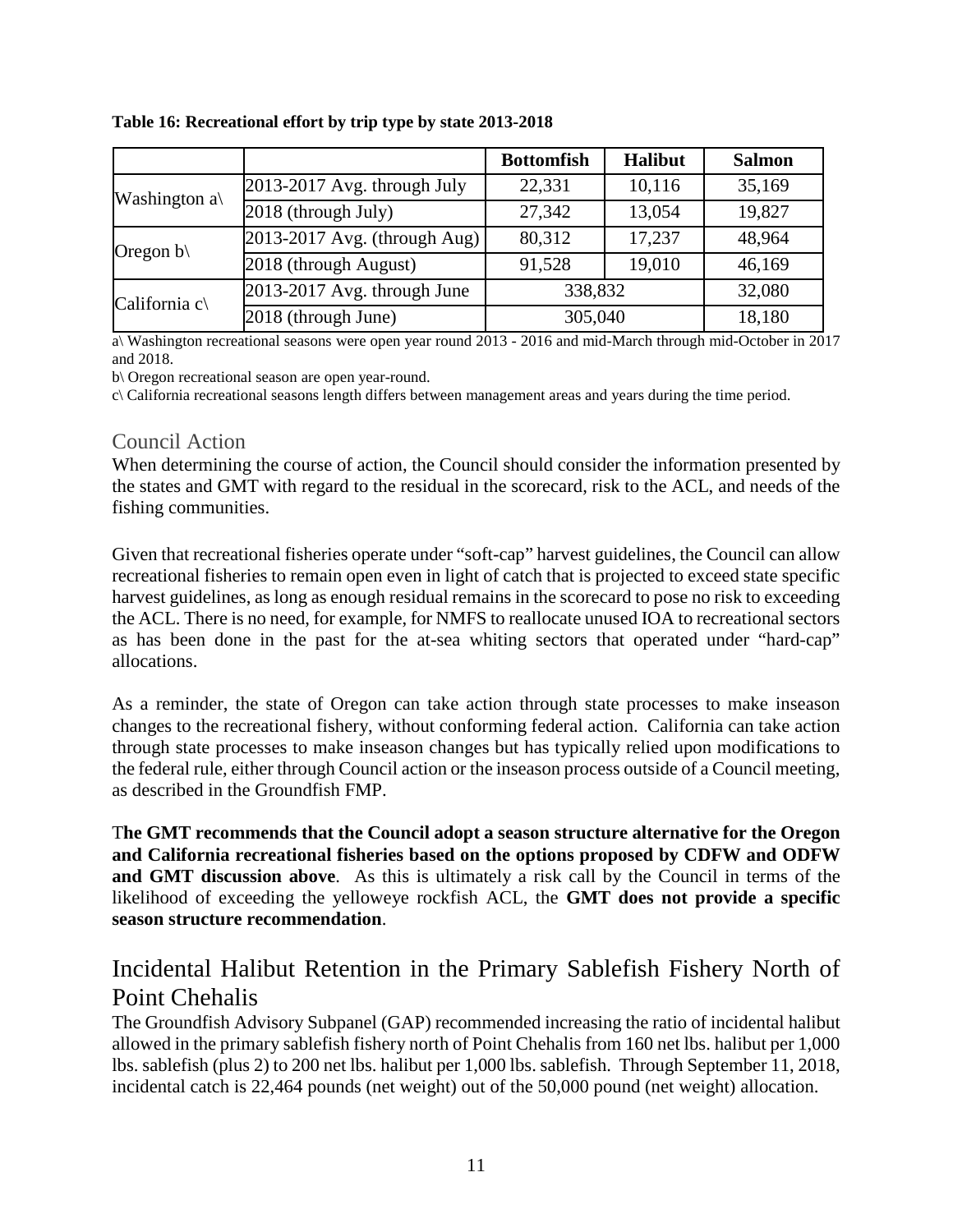The increased halibut allowance would only be in place for approximately one month, as the primary fishery closes on October 31, and the GMT sees very little risk to the allocation given that only 45 percent of the allocation has been harvested. The proposed change to the ratio would give participants in the primary sablefish fishery the opportunity to take more halibut in a year that has been hampered by low sablefish prices. Additionally, the state of Washington tracks the fishery daily and can provide updates to NMFS and the International Pacific Halibut Commission if the limits begin to approach the allocation and notification of the fishery closure can be announced via the NMFS, West Coast Region halibut hotline.

### **Therefore, the GMT recommends the Council increase the ratio of incidental halibut allowed in the primary sablefish fishery north of Point Chehalis to 200 net lbs. halibut per 1,000 lbs. sablefish (plus 2).**

## Informational Items

At-Sea

[Table 17](#page-11-0) and [Table 18](#page-12-0) below shows the catch in the at-sea whiting sectors through September 5, 2018 for selected species. As a reminder, darkblotched rockfish and POP are now managed as sector-specific set-asides, not allocations.

|                |               | $\bf CP$                                        |                          | <b>MS</b>                 |                                                |                          |  |
|----------------|---------------|-------------------------------------------------|--------------------------|---------------------------|------------------------------------------------|--------------------------|--|
| <b>Species</b> | Catch<br>(mt) | <b>Allocation</b> /<br><b>Set-Aside</b><br>(mt) | <b>Attainment</b><br>(%) | $\text{Catch}(\text{mt})$ | <b>Allocation/</b><br><b>Set-Aside</b><br>(mt) | <b>Attainment</b><br>(%) |  |
| Canary         | 0.38          | 16                                              | 2.38                     | 2.96                      | 30                                             | 9.87                     |  |
| Darkblotched   | 11.76         | 16.7                                            | 70.42                    | 7.27                      | 11.8                                           | 61.61                    |  |
| <b>POP</b>     | 10.7          | 12.7                                            | 84.25                    | 3.17                      | 9                                              | 35.22                    |  |
| Widow          | 27.58         | 384.8                                           | 7.17                     | 43.78                     | 271.6                                          | 16.12                    |  |
| Whiting        | 52,256        | 123,312                                         | 42.38                    | 39,170                    | 87,044                                         | 45                       |  |
| Chinook a/     |               | 153                                             |                          |                           | 159                                            |                          |  |

### <span id="page-11-0"></span>**Table 17: At-Sea Bycatch Through September 5, 2018 for Sector-Specific Allocation/Set-Asides.**

a/ Numbers of fish, not mt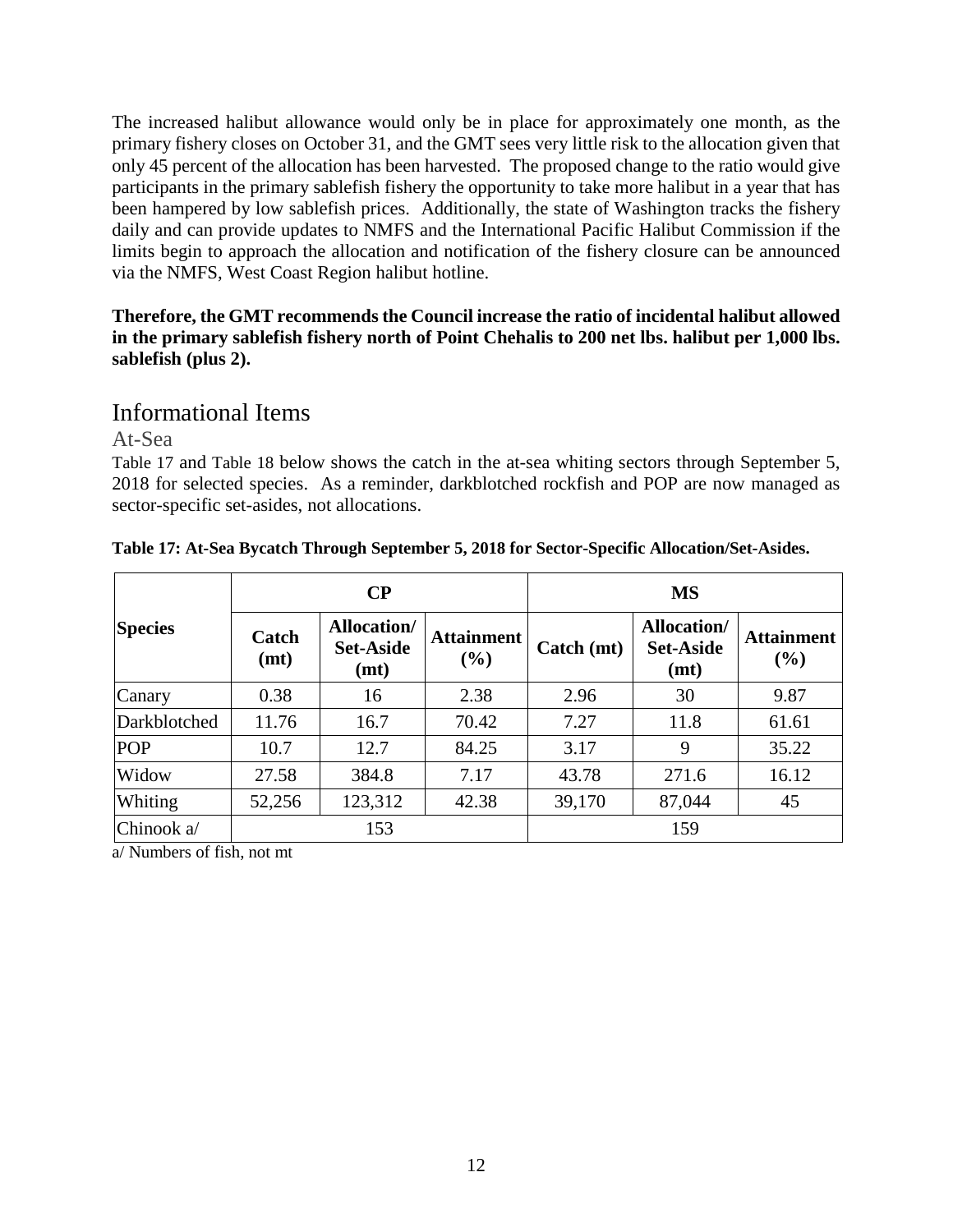| <b>Species</b>         | $\mathbb{C}\mathbf{P}$ | MS   | <b>Total Catch</b> | <b>Total set-aside</b> |
|------------------------|------------------------|------|--------------------|------------------------|
| Sablefish N            | 21.47                  | 9.22 | 30.69              |                        |
| Minor Slope RF N<br>la | 63.59                  | 2.16 | 65.75              | $.00\,$                |

<span id="page-12-0"></span>**Table 18: Selected Species Bycatch (mt) in the At-Sea Sectors.**

a/Over 60 mt of the minor slope rockfish north catch was comprised of rougheye rockfish.

## Overfished Species Scorecard

Attachment 1 shows the most up-to-date overfished species scorecard. Updates from June include research, incidental open access estimates from the Groundfish Mortality report, and updates from the non-nearshore and at-sea bootstrap models.

## **Recommendations**

**The GMT recommends:**

- **1. The Council select Alternative 1 for the LEN (1,400 lbs/wk, not to exceed 4,200 lb/2 mo), Alternative 2 for the OAN (300 lb/day, or 1 landing per week of up to 1,400 lbs, not to exceed 2,800 lbs/2 mo), and Alternative 2 for the OAS (300 lb/day, or 1 landing per week of up to 1,600 lbs, not to exceed 4,800 lbs/2 mo).**
- **2. The Council select Alternative 1, increasing the bocaccio LE trip limit for the area between 34 27'-40 10' to 1,500 lbs/ 2 months.**
- **3. Moving a maximum of 9.7 mt for POP and 17.7 mt for darkblotched rockfish from the IOA sector if the Council does choose to move fish from the IOA off-the-top deduction into the buffer.**
- **4. Not moving any fish from the research off-the-top deductions for either species given the high catch in the first pass of the trawl survey.**
- **5. Increasing the ratio of incidental halibut allowed in the primary sablefish fishery north of Point Chehalis to 200 net lbs. halibut per 1,000 lbs. sablefish (plus 2).**
- 6. **The Council adopt a season structure alternative for the Oregon and California recreational fisheries based on the options proposed by CDFW and ODFW and GMT discussion above.**

PFMC 09/11/18